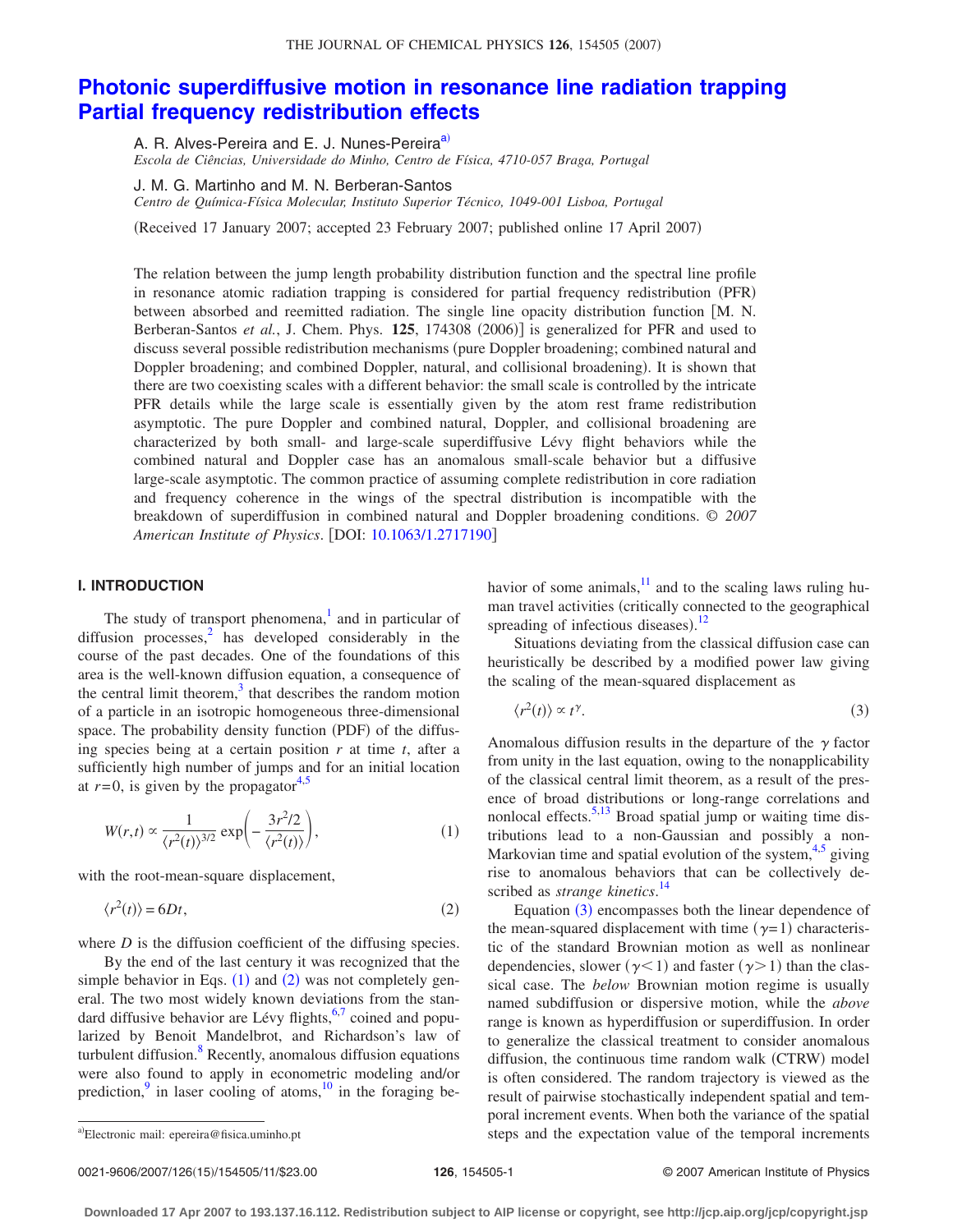are finite, CTRW is equivalent to Brownian motion on large spatiotemporal scales<sup>3</sup> and yields ordinary diffusion. Nevertheless, for the anomalous diffusion, a bifractional diffusion equation can be derived for the dynamics of  $W(r, t)$ . This can be solved using the methods of fractional calculus to give

$$
W(r,t) \sim \frac{1}{r^{1/\mu}} L_{\mu} \left( \frac{r}{t^{1/\mu}} \right),\tag{4}
$$

where  $L_{\mu}$  is a one-sided Lévy stable law of index  $\mu$  (Ref. [13](#page-10-10)). This equation implies that the mean-squared displacement scales as

<span id="page-1-1"></span>
$$
p(r) \sim r^{-(1+\mu)}.
$$
\n<sup>(5)</sup>

The particle's motion can be classified either as a Lévy flight, in the case that the *time-of-flight* of each jump in the trajectory is negligible, or as a Lévy walk, if the finite time to complete each jump must be taken into account. $5,14$  $5,14$ 

In this work we are interested in the stochastic theory of atomic resonance radiation migration under which the trajectories are of the superdiffusive type. The radiation transport is usually described in terms of a master equation, which has an integrodifferential form taking into account nonlocal effects.<sup>15</sup> This is usually known as the Holstein-Biberman equation, named after seminal contributions in the 1940s.<sup>16[–18](#page-10-14)</sup> It was shown, first using *ad hoc* arguments<sup>19</sup> and later demonstrated, that the motion of photons is superdiffusive. This was initially demonstrated for Doppler and Lorentz spectral line shapes and recently generalized for any line shape.<sup>15</sup> The work was done in the limit of complete frequency redistribution (CFR), a situation in which the collision rate is sufficiently high when compared to the lifetime of the excited state to destroy any correlation between photon absorption and (re)emission events. This contribution aims to extend the previous work and discuss the influence of partial frequency redistribution (PFR) effects in the stochastic description of the resonance radiation trajectories. We will show that the overall asymptotic behavior of the trajectories is dictated by the redistribution in the rest frame of the atom, even if in the laboratory rest frame (LRF) memory effects persist on a finer scale. Specifically, we will show that the Doppler or Lorentz CFR superdiffusive asymptotics are recovered for PFR if there is only Doppler or Doppler plus natural redistribution in the atom frame. On the contrary, we show for the first time that the complete coherence in the atom's rest frame (ARF) will manifest itself as a breakdown of the superdiffusive behavior in all cases and not only for the wing frequency events.

In Sec. II the PFR effects are introduced along with the notation to be used. In Sec. III the single line opacity distribution function (ODF) under PFR is defined. This is subsequently used to derive the large-scale asymptotics of the jump length distribution in Sec. IV and of the opacity distribution in Sec. V. Section VI makes a connection between the superdiffusive character and the low opacity asymptotic behavior of the ODF. In Sec. VII numerical results are presented for the ODFs and the conditional jump length probability distribution functions, and the influence of frequency redistribution on both a small-scale (controlled by PFR ef-

fects) as well as on a large-scale (corresponding to either a CFR superdiffusive or, in alternative, a diffusive) asymptotic is discussed. The main conclusions are summarized in Sec. VIII.

#### **II. PARTIAL FREQUENCY REDISTRIBUTION**

Resonance radiation trapping can be envisaged as a random flight with a jump size distribution dependent upon the spectral line shape. If all the scattering (absorption followed by reemission) events are coherent in frequency, the radiation transport is described by a diffusion equation with a diffusion coefficient dependent on the mean free path of the radiation. However, reabsorption-reemission events are inelastic, and a photon frequency redistribution in the laboratory reference frame exists preventing the notion of a mean free path. Therefore, the topology of the excitation random trajectory has to be related with the frequency redistribution of the emitted photons, since the jump length probability distribution function (PDF) must consider all possible optical emission frequencies. This can be done as<sup>19</sup>

<span id="page-1-0"></span>
$$
p(r) = \int_{-\infty}^{+\infty} \Theta(x)p(r|x) dx = \int_{-\infty}^{+\infty} \Theta(x)\Phi(x)e^{-\Phi(x)r} dx,
$$
\n(6)

where *x* is a frequency difference to the center-of-line frequency  $x = (v - v_0) / W$ , properly normalized by dividing by the corresponding width parameter given for the Doppler and Lorentz spectral profiles as  $W_{\text{Dop}} = v_{mp} (v_0/c)$  and  $W_{\text{Lor}}$  $=\Gamma/4\pi$ , respectively, where  $v_{mp}$  is the most probable thermal velocity and  $\Gamma$  is the radiative rate constant];  $\Theta(x)$  is the emission spectrum line shape;  $p(r|x)$  is the photon exponential (Beer-Lambert) jump distribution; and  $\Phi(x)$  is the normalized absorption line shape of the resonance line  $\lceil$  so that  $\int_{-\infty}^{+\infty} \Phi(x) dx = 1$ . The dimensionless distance  $r = k_0 / \Phi(0)$  defines an *opacity* or *optical density* scale from the center-ofline optical depth  $k_0$  and the center-of-line absorption coefficient  $\Phi(0)$ . For a sufficiently high number of collisions during the lifetime of excited atoms, the emitted photon has a frequency completely uncorrelated with the absorption frequency and so the radiation is completely redistributed over the entire spectral line. This corresponds to the CFR case, for which the emission and absorption line shapes coincide and the jump length PDF is independent of the past history. For strong resonance lines with short lifetimes the frequency redistribution is partial since only a few collisions occur before emission, and consequently, the stochastic nature of the distribution must be considered. Partial frequency redistribution effects are important in an astrophysical context, as is the case of the scattering of Ly  $\alpha$  radiation in optically thick nebulae<sup>20</sup> and the Ca I resonance line in the solar spectrum,  $21$ as well as in laboratory scale atomic vapors, notably the 185-nm mercury line in low-pressure lighting discharges which can account for as many as 10% of the overall flux in a typical T12 fluorescence  $\text{lamp}^{22}$  $\text{lamp}^{22}$  $\text{lamp}^{22}$  and the 147- and 129-nm Xe VUV radiation used in plasma display panels (PDPs) applications. $^{23,24}$  $^{23,24}$  $^{23,24}$  For both mercury and xenon, the natural lifetimes of the corresponding excited states are less than about 3 ns and therefore only at very high densities is the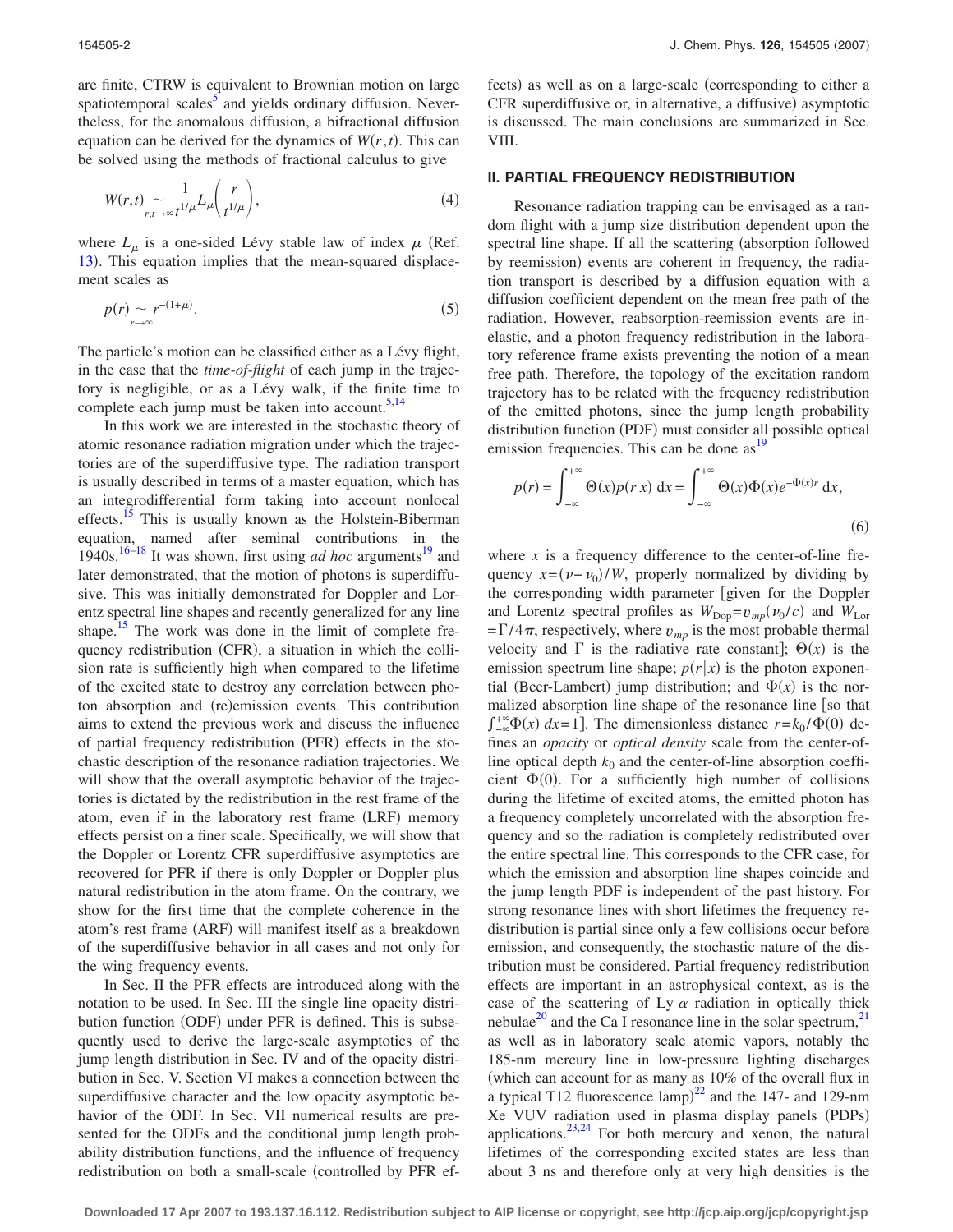<span id="page-2-0"></span>

FIG. 1. Conditional reemission PDFs of partial redistribution function  $R<sub>I</sub>$  for several previous absorption frequencies *x'*. The corresponding Doppler complete redistribution is also shown.

collision rate high enough to approach CFR conditions.

For a two-level model in the CFR limit, both absorption and emission spectra line shapes can be described by Doppler  $\Phi_{\text{Dop}}(x) = (1/\sqrt{\pi})e^{-x^2}$ , Lorentz  $\Phi_{\text{Lor}}(x) = (1/\pi)1/(1+x^2)$ , or Voigt  $\Phi_{\text{Voigt}}(x) = a/\pi^{3/2} \int_{-\infty}^{+\infty} [e^{-u^2} / (a^2 + (x - u)^2)] du$  spectral distributions, in which  $x$  is a normalized (with the Doppler width) difference to the center-of-line frequency and  $a$  is the Voigt characteristic width, a ratio of the Lorentz to the Doppler widths defined previously. The study of PFR was pioneered in the 1940s in an astrophysical context and we will use the notation introduced by Hummer in the early  $1960s$ .<sup>25</sup> PFR is described by a redistribution *R* function which is the joint probability of absorption of a photon with frequency *x and* reemission of a photon with frequency *x*. This redistribution function is derived for a thermal vapor, assuming a Maxwell-Boltzmann velocity distribution for ground-state atoms and further imposing that the atoms' velocity is unchanged upon excitation (assumption not valid for ultracold vapors).

We will further consider unpolarized radiation (scalar redistribution function), use the angle averaged redistribution for an isotropic angular distribution reemission, and discuss the three most important cases for a ground-state absorbing state: (i) pure Doppler broadening  $(R<sub>I</sub>)$ , (ii) combined natural and Doppler broadening  $(R<sub>H</sub>)$ , and (iii) combined Doppler, natural, and collisional broadening  $(R_{III})$  (Refs. [16,](#page-10-13) [20,](#page-10-16) [26,](#page-10-22) and  $27$ ). For the  $R<sub>I</sub>$  case, both levels are infinitely sharp and there is pure coherent scattering in the atom's rest frame. This is unrealistic because both the lower and upper levels of the optical transition are broadened to some extent by radiation damping and/or collisions. It is nevertheless useful since it allows the separation of the Doppler shift from the other broadening mechanisms. The physical picture for  $R_{II}$  is a line with an infinitely sharp lower level and an upper level broadened only by radiation damping. In the ARF the absorption is Lorentzian and scattering is completely (frequency) coherent. This type of scattering is important for resonance lines in low-density media where the collisions do not perturb the excited levels.  $R_{III}$  applies whenever the upper state is broadened by radiation and collision damping in the limit where collisions are frequent enough to cause complete frequency redistribution in the ARF. Both absorption and reemission profiles are Lorentzian in the atom's frame with a total width equal to the sum of the radiative plus collisional uncorrelated) characteristic widths. It is well known that complete redistribution in the ARF does not imply the same quantitative behavior in the laboratory frame used to describe radiation transport. Under the previously mentioned assumptions, the laboratory frame *joint* redistribution functions are given  $by^{26,28}$  $by^{26,28}$  $by^{26,28}$ 

$$
R_I(x';x) = \frac{1}{2}\operatorname{erfc}(\overline{x}),\tag{7}
$$

$$
R_{II}(x';x) = \frac{1}{\pi^{3/2}} \int_{\frac{1}{2}|x-x'|}^{+\infty} e^{-u^2} \left\{ \arctan\left[\frac{x+u}{a}\right] - \arctan\left[\frac{\overline{x}-u}{a}\right] \right\} du,
$$
 (8)

and

$$
R_{III}(x';x) = \frac{1}{\pi^{5/2}} \int_0^{+\infty} e^{-u^2} \left\{ \arctan\left[\frac{x' + u}{a}\right] - \arctan\left[\frac{x' - u}{a}\right] \right\} \left\{ \arctan\left[\frac{x + u}{a}\right] - \arctan\left[\frac{x - u}{a}\right] \right\} du,
$$
 (9)

where *a* is the Voigt width, erfc is the complementary error function, and <u>x</u> and  $\bar{x}$  stand for  $\underline{x} \equiv \min(|x'|, |x|)$  and  $\bar{x}$  $\equiv$  max(|x'|,|x|).

In Eq.  $(6)$  $(6)$  $(6)$  we need to use the  $(re)$ emission PDF. For radiation transport in thermal vapors we can assume a CFR absorption profile which corresponds to the ensemble average over the Maxwellian velocity distribution. The reemission distribution comes from the joint redistribution probability and, according to Bayes rule, is given by

$$
\Theta(x|x') = \frac{R(x';x)}{\Phi(x')},\tag{10}
$$

and it is this conditional (re)emission PDF that should be used.  $\Phi(x')$  is the absorption spectrum PDF which should be either the pure Doppler distribution  $(R<sub>I</sub>)$  or the Voigt profile  $(R_{II}$  and  $R_{III}$ ).

Figures [1](#page-2-0)[–3](#page-3-0) show the spectral distributions calculated from the previous equations. Both  $R_I$  and  $R_{III}$  distributions are symmetric, while  $R<sub>II</sub>$  is asymmetric. In all cases, a complete redistribution in the ARF does not imply CFR in the laboratory frame; the degree of redistribution in the laboratory frame being always higher for core radiation and for the  $R_I$  and  $R_{III}$  cases. The complete coherence in the atom's rest frame for the  $R_{II}$  model is not complete in the laboratory frame. However, the coherence degree is more important for wing photons and higher *a* values (bigger importance of natural coherent broadening compared to Doppler). On the other hand, for the *RIII* distribution, the increase of the *a* value implies higher redistribution in the core (bigger importance of collisional redistributed broadening). We will discuss now the influence of the redistribution between absorp-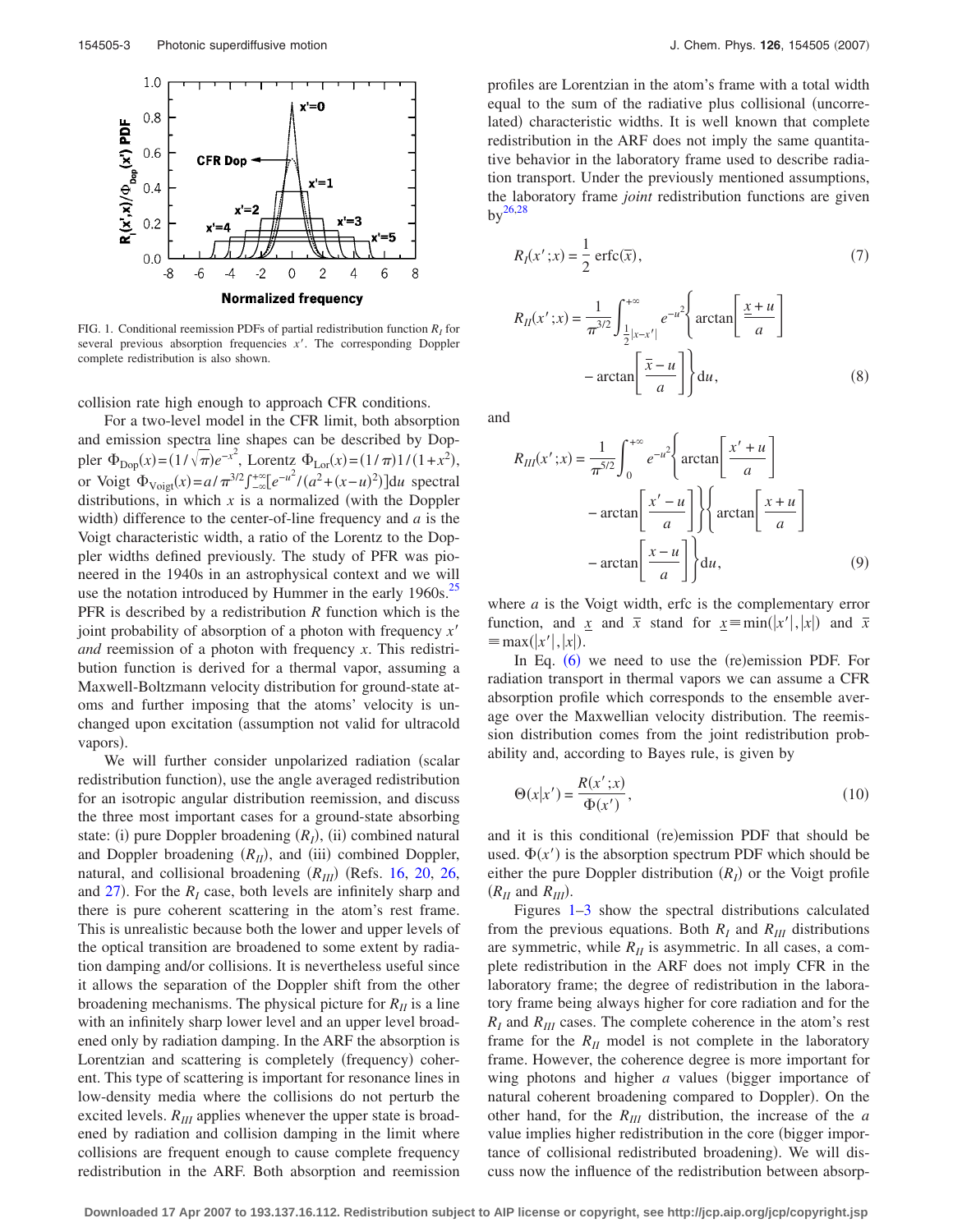<span id="page-3-1"></span>

FIG. 2. Conditional reemission PDFs of partial redistribution function *RIII* for several previous absorption frequencies  $x'$  and Voigt width parameters  $a$ . The corresponding Voigt complete redistribution is also shown.

tion and reemission in the asymptotic superdiffusive character of photon migration under PFR conditions. For this purpose we extend the concept of a single line opacity distribution function to the case of incomplete redistribution.

## **III. LINE OPACITY DISTRIBUTION FUNCTION UNDER PARTIAL REDISTRIBUTION**

To study the superdiffusive behavior of resonance radiation trapping it is convenient to discuss the influence of the line shape on the opacity (probability) distribution function. For this we will use a line opacity scale, defined from the normalized absorption line shape as  $k = \Phi(x)$ . This line opacity scale will thus have no reference to the actual system size or number density and will be useful only for infinite media. This is the one chosen to discuss the ODF. The monochromatic line opacity along a given path length *l*, for homogeneously distributed particles, is  $k(x) = n\sigma_0 l\Phi(x) / \Phi(0)$  $=k_0\Phi(x)/\Phi(0) = \Phi(x)r$  and is therefore proportional to the number density  $n$  (or pressure) and to the center-of-line opacity  $k_0 = n\sigma_0 l$ , where  $\sigma_0$  is the center-of-line absorption cross section as usual. The discussion of the spectral line profile influence on the jump length distribution will use an overall (for the whole line) dimensionless opacity or optical density scale defined as  $r = k_0 / \Phi(0)$  so that  $r = \int_{-\infty}^{+\infty} k(x) dx$ . This is done since any given jump distance must reflect the whole of the line shape and not just a given monochromatic opacity.

We will now generalize the basic procedure used previously<sup>15</sup> for the complete frequency distribution to cover the partial frequency distribution case. We will start with the

<span id="page-3-0"></span>

FIG. 3. Conditional reemission PDFs of partial redistribution function *RII* for several previous absorption frequencies x' and Voigt width parameters a. The corresponding Voigt complete redistribution is also shown.

jump length PDF by rewriting Eq.  $(6)$  $(6)$  $(6)$ , making explicit the conditional dependence in the absorption frequency,

<span id="page-3-3"></span>
$$
p(r|x') = \int_{-\infty}^{+\infty} \Theta(x|x') \Phi(x) e^{-\Phi(x)r} dx.
$$
 (11)

Since photon migration by reabsorption is associated with exponential jump size PDFs, it is desirable to consider the general  $p(r|x')$  as a linear combination of exponential densities given by

<span id="page-3-2"></span>
$$
p(r|x') = \int_0^{+\infty} H(k|x')(ke^{-kr}) \mathrm{d}k,\tag{12}
$$

where  $H(k|x')$  is the PDF of effective line opacities. The single line opacity at a given frequency,  $x$ , is given by  $k(x)$  $\equiv \Phi(x)$ . As was shown before for the CFR case,  $kH(k|x')$  is the inverse Laplace transform of  $p(r|x')$ . The inversion is analytical and can be performed using the real inversion form of the Laplace transform (with the parameter  $c = 0$ ) (Ref. [29](#page-10-25)),

$$
kH(k|x') = \frac{1}{\pi} \int_0^{+\infty} \{ \text{Re}[p(i\omega)] \cos(k\omega) - \text{Im}[p(i\omega)] \sin(k\omega) \} d\omega,
$$
 (13)

which gives $15$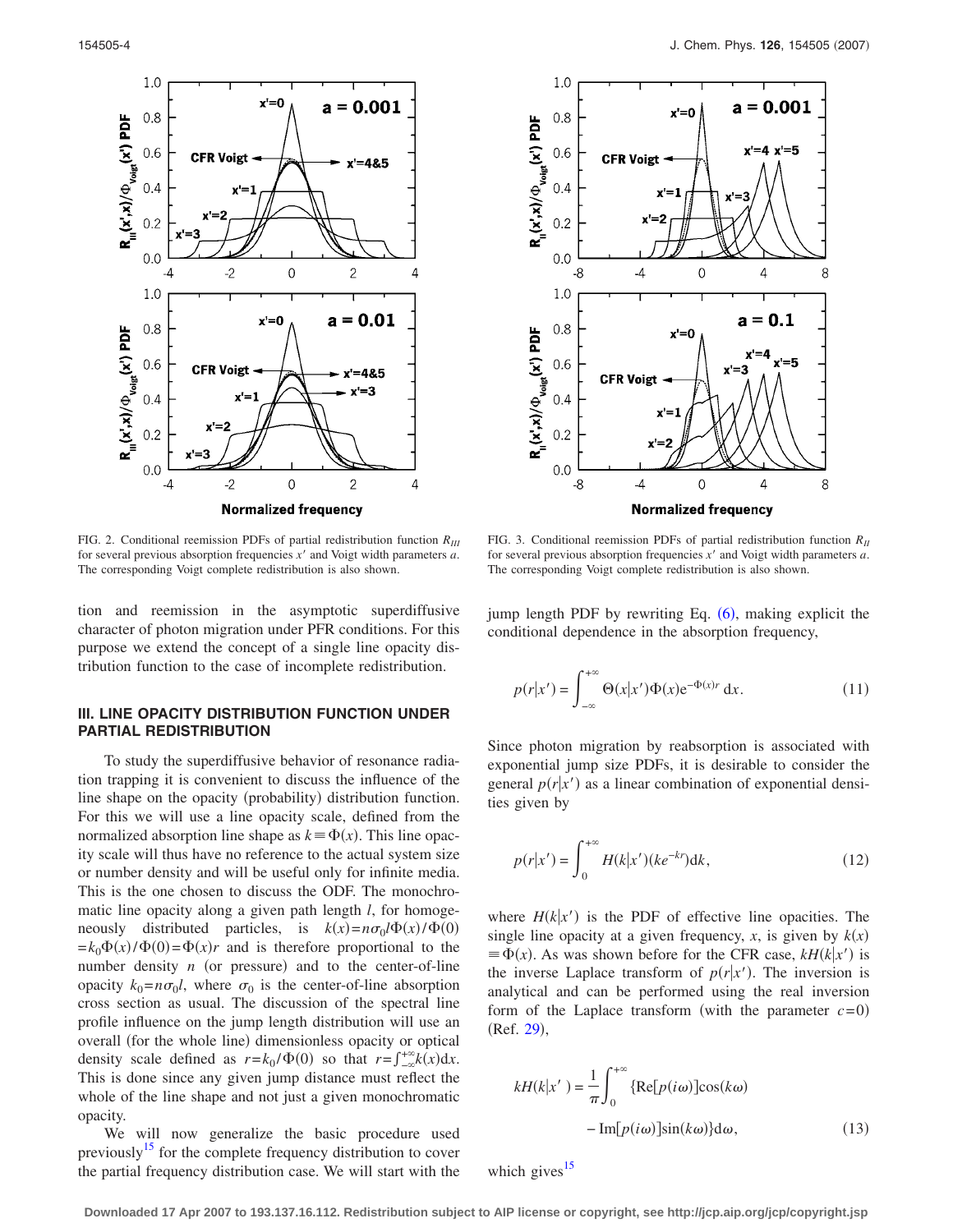$$
H(k|x') = \frac{1}{k} \int_{-\infty}^{+\infty} \Theta(x|x') \Phi(x) \delta[k - \Phi(x)] dx.
$$
 (14)

This can be further simplified by making the change of variable  $y = \Phi(x)$  and decomposing the integration into positive and negative *x* frequencies,

<span id="page-4-0"></span>
$$
H(k|x') = -\frac{1}{k} \int_0^{\Phi(0)} [\theta_{+}(k) + \theta_{-}(k)] y \Psi'(y) \delta[k - y] dy,
$$
\n(15)

since it is assumed that  $\Phi(x)$  is always non-negative, and that the transformation has opposite signs for positive and negative frequencies.  $\Psi(y)$  is the inverse function of  $\Phi(x)$ ,  $\Psi(y) = \Phi^{-1}(y)$ . The integration in *y* only runs to the maximum value of the absorption spectrum [the *center-of-line* absorption coefficient,  $\Phi(0)$  and  $\theta_+(k)$  and  $\theta_-(k)$  represent the value of the (conditional) probabilities for emission for *positive* and *negative* frequencies, implicitly given from the opacity *k* through the absorption spectrum. For any particular opacity  $k$ , there are two (symmetrical) frequencies,  $+x$  and  $-x$ , that give rise to *k* defined by  $\Phi(x) = k$  (symmetric absorption). These frequencies do not necessarily have the same reemission probability. One can therefore define  $\theta_+(k)$  $= \Theta(x|x')$  and  $\theta_-(k) = \Theta(-x|x')$  and finally rewrite Eq. ([15](#page-4-0)) as

<span id="page-4-1"></span>
$$
H(k|x') = \begin{cases} -\left[\theta_{+}(k) + \theta_{-}(k)\right] \Psi'(k) & \text{if } k < \Phi(0) \\ 0 & \text{if } k \ge \Phi(0) \end{cases}
$$
(16)

This is the general workhorse that will be used in the following sections to discuss the influence of PFR in resonance radiation reabsorption and compare it with the CFR case.<sup>15</sup> We will show how the redistribution of the emission into the wings of the absorption spectrum implies a superdiffusive behavior characterized by a very broad (infinite mean) jump size distribution. In addition, we are able to demonstrate that, if redistribution into the tails of the absorption is prevented due to PFR memory effects, the superdiffusive character breaks down, and this can be seen by the appearance of a cutoff in the PDF of the opacity at small line opacity values, which is translated into a corresponding cutoff of the higher jump lengths.

Two of the PFR cases defined before  $(R_I \text{ and } R_{III})$  have symmetric reemission PDFs (see Figs. [1](#page-2-0) and [2](#page-3-1)), which allow us to write

<span id="page-4-6"></span>
$$
H(k|x') = \begin{cases} -2\theta_{+}(k)\Psi'(k) & \text{if } k < \Phi(0) \\ 0 & \text{if } k \ge \Phi(0) \end{cases}
$$
 (17)

For complete frequency redistribution this gives

$$
H(k|x') = \begin{cases} -2k\Psi'(k) & \text{if } k < \Phi(0) \\ 0 & \text{if } k \ge \Phi(0) \end{cases}
$$
 (18)

which is simply the result obtained before.<sup>15</sup>

## **IV. ASYMPTOTIC BEHAVIOR OF THE JUMP DISTRIBUTION**

Using Eq.  $(16)$  $(16)$  $(16)$ , Eq.  $(12)$  $(12)$  $(12)$  can be rewritten as

$$
p(r|x') = -\int_0^{\Phi(0)} \left[ \theta_+(k) + \theta_-(k) \right] \Psi'(k) (ke^{-kr}) dk. \tag{19}
$$

The asymptotic behavior is easily found by performing the change of variable *y*=*kr*,

$$
p(r|x') = -\frac{1}{r^2} \int_0^{\Phi(0)r} \left[ \theta_r\left(\frac{y}{r}\right) + \theta_r\left(\frac{y}{r}\right) \right] \Psi'\left(\frac{y}{r}\right) (ye^{-y}) dy,
$$
\n(20)

<span id="page-4-2"></span>which gives

$$
p(r|x') \sim r^{-2} \int_0^{+\infty} \left[ \theta_+ \left( \frac{y}{r} \right) + \theta_- \left( \frac{y}{r} \right) \right] \Psi' \left( \frac{y}{r} \right) (ye^{-y}) dy.
$$
\n(21)

For PFR conditions, we have to consider both the absorption as well as the conditional reemission asymptotics. For the absorption spectrum, if the line shape function can be given by a power-law asymptotic in the wings, $15,19$  $15,19$  then one has

<span id="page-4-3"></span>
$$
k(x) \equiv \Phi(x) \sim x^{-p_a} \text{ with } (p_a > 1), \tag{22}
$$

where *a* stands for absorption.

The inverse function is

<span id="page-4-4"></span>
$$
\Psi(k) \sim k^{-1/p_a}, \tag{23}
$$

which can be written as

$$
\Psi'\left(\frac{y}{r}\right)_{r\to\infty} - \frac{r}{p_a y} y^{-1/p_a} r^{1/p_a}.
$$
\n(24)

If the asymptotic of the conditional reemission is similar to that of absorption (but possibly with a different parameter value), then

$$
\Theta(x|x') \sim x^{-p_e} \text{ with } (p_e > 1), \tag{25}
$$

where *e* stands for emission. Therefore, both  $\theta_+$  and  $\theta_-$  scale as

<span id="page-4-5"></span>
$$
\theta_{+}(k) \sim \theta_{-}(k) \sim k^{p_e/p_a}.
$$
\n(26)

Finally, Eq.  $(21)$  $(21)$  $(21)$  can be rewritten as

$$
p(r|x') \sim r^{-2} \int_0^{+\infty} \left(\frac{y}{r}\right)^{p_e/p_a} \left[-\left(\frac{r}{p_a y}\right) y^{-1/p_a} r^{1/p_a}\right] (ye^{-y}) dy
$$
  
=  $\Gamma\left(1 + \frac{p_e}{p_a} - \frac{1}{p_a}\right) r^{1/p_a - (1 + p_e/p_a)},$  (27)

and therefore

$$
p(r|x') \sim r^{1/p_a - (1+p_e/p_a)}.
$$
\n(28)

Comparing the previous equation with the Lévy flight asymptotic in Eq.  $(5)$  $(5)$  $(5)$  gives

**Downloaded 17 Apr 2007 to 193.137.16.112. Redistribution subject to AIP license or copyright, see http://jcp.aip.org/jcp/copyright.jsp**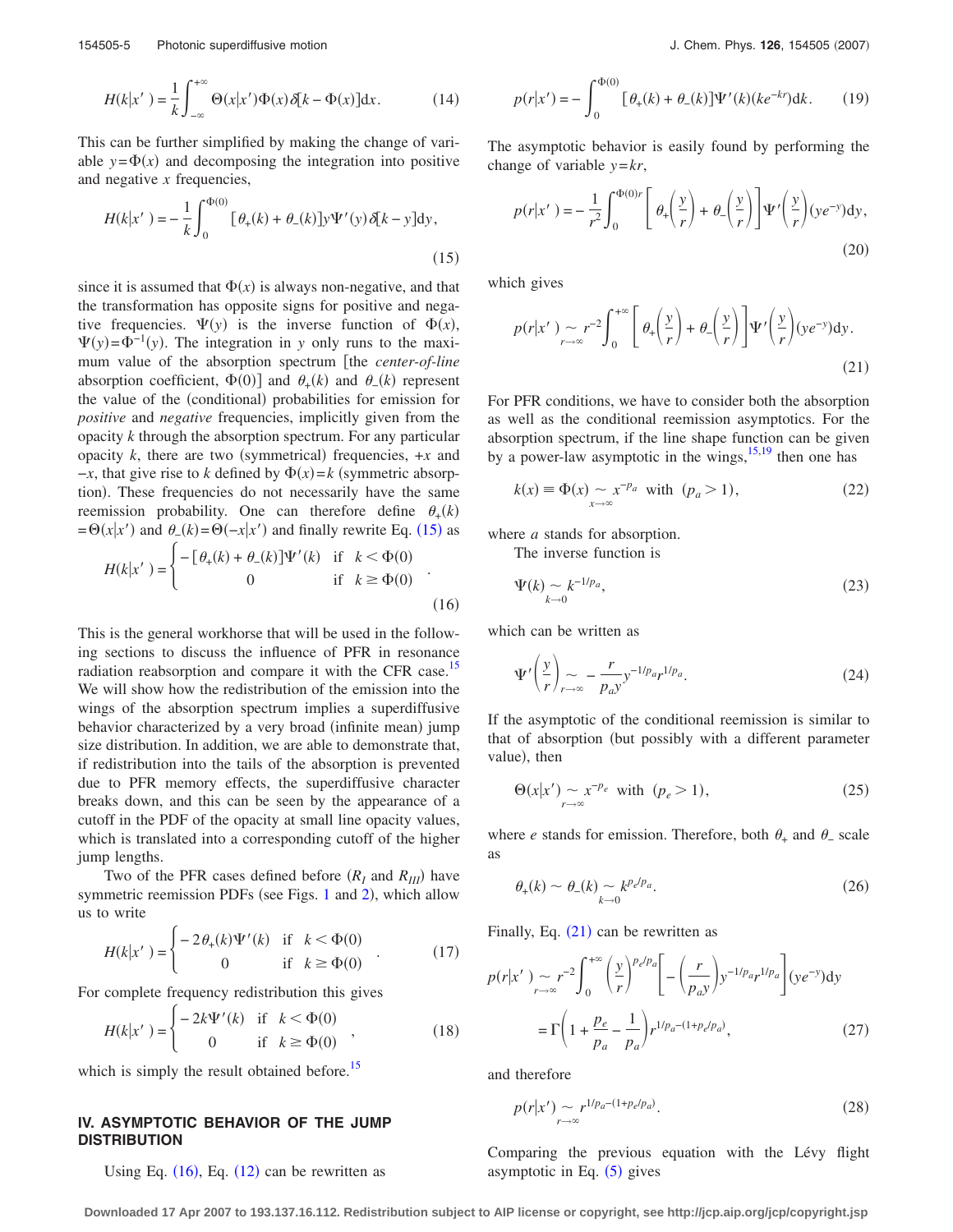<span id="page-5-1"></span>
$$
\mu = \frac{1}{p_a}(p_e - 1). \tag{29}
$$

If the asymptotic regime is the same for both absorption and PFR reemission,  $p = p_a = p_e$  and the jump size distribution has the asymptotic

$$
p(r|x') \sim r^{-(2-1/p)},\tag{30}
$$

which corresponds to the CFR form obtained before.<sup>15</sup> So, the CFR asymptotic is recovered even in PFR conditions, as long as the asymptotic forms of both the absorption spectrum and the conditional reemission are the same. The Lévy parameter is also the one obtained in CFR conditions,

$$
\mu = 1 - \frac{1}{p}.\tag{31}
$$

## **V. ASYMPTOTIC BEHAVIOR OF THE OPACITY DISTRIBUTION**

We can obtain the same conclusions from the spectral and from the ODF PDFs asymptotics. Indeed, the small opacity scaling law can be easily obtained from the previous equations. From Eqs.  $(22)$  $(22)$  $(22)$  and  $(23)$  $(23)$  $(23)$ , one obtains

$$
\Psi'(k) \sim -\frac{1}{p_a} k^{-(1/p_a+1)}.
$$
\n(32)

Using the reemission asymptotic of Eq.  $(26)$  $(26)$  $(26)$ , the ODF small opacity limit is

$$
H(k|x') \sim -\frac{1}{p_a} k^{-[1/p_a + (1-p_e/p_a)]}, \tag{33}
$$

which, for absorption and reemission spectral distributions with the same asymptotic character  $p=p_a=p_e$ , gives

$$
H(k|x') \sim -\frac{1}{p} k^{-1/p}.
$$
 (34)

The last two equations show that the ODF asymptotic behavior can be easily identified from a log-log plot as

$$
\log H(k|x') \sim -\left[\frac{1}{p_a} + \left(1 - \frac{p_e}{p_a}\right)\right] \log k \tag{35}
$$

<span id="page-5-0"></span>and

$$
\log H(k|x') \sim -\frac{1}{p} \log k. \tag{36}
$$

The cases of CFR Doppler and Lorentz resonance line radiation transfer give analytical ODF expressions and were con-sidered in previous works.<sup>15[,19](#page-10-15)</sup> For the Doppler case, one has  $\mu \approx 1$  and thus Eq. ([22](#page-4-3)) is only approximately valid and the dependence of the ODF over the opacity values is extremely weak. However, for Lorentz, the asymptotic in Eq.  $(22)$  $(22)$  $(22)$  is exact with  $p=2$ . The ODF is given by<sup>15</sup>

$$
H_{\text{Lor}}(k) = \frac{\Phi(0)}{k} \left( \frac{\Phi(0)}{k} - 1 \right)^{-1/2},\tag{37}
$$

which has an exact asymptotic of the form given by Eq.  $(36)$  $(36)$  $(36)$ .

<span id="page-5-2"></span>

FIG. 4. Conditional ODF for partial redistribution function  $R<sub>I</sub>$  for several previous absorption frequencies *x*. The complete redistribution limiting Doppler and Lorentz cases are also shown.

## **VI. SUPERDIFFUSIVE BEHAVIOR FOR RESONANCE LINE TRAPPING**

Although the superdiffusive behavior is well established from the asymptotics derived in the previous two sections, a simpler more informative, alternative approach is possible. Equation  $(12)$  $(12)$  $(12)$  can be written in Laplace space as

$$
\hat{p}(u|x') = \int_0^{\Phi(0)} \frac{kH(k|x')}{u+k} dk,
$$
\n(38)

and since the moments of the jump size distribution can be recast from the *m*th derivatives of this Laplace transform as  $\hat{p}^{(m)}(u|x'|)|_{u=0} = (-1)^m \langle r^m \rangle$ , one obtains

$$
\langle r^m \rangle = m! \int_0^{\Phi(0)} \frac{H(k|x')}{k^m} dk = m! \langle k^{-m} \rangle.
$$
 (39)

The integration only goes up to the upper limit of the center-of-line opacity. The first moment gives  $\langle r \rangle = \int_0^{\Phi(0)} [H(k|x')/k] dk$  which shows that, unless  $H(k|x')$ vanishes as  $k \rightarrow 0$ , an infinite mean jump size is obtained.

If one considers now the asymptotic of Eq.  $(34)$  $(34)$  $(34)$ , one can conclude that  $\langle r \rangle \propto \lim_{k \to 0^+} (1/k^{1/p})$ , which is finite only if  $1/p \le 0$ . But, since  $p \ge 1$  by construction, one can finally conclude that the mean jump size is infinite irrespective of the actual value of the *p* parameter.

#### **VII. NUMERICAL RESULTS**

Figures [4](#page-5-2)[–6](#page-7-0) give the conditional ODFs for the three PFR redistribution mechanisms considered in this work alongside with the corresponding CFR Doppler and Lorentz limiting cases. The results were computed from Eqs.  $(16)$  $(16)$  $(16)$  and  $(17)$  $(17)$  $(17)$ . The CFR ODFs allow one to quantify very easily the cause of the superdiffusive behavior for resonance line radiation trapping; for very small opacities, the ODF either decreases very slowly (Doppler) or even increases in importance (Lorentz) with a decrease in opacity values. It does not vanish in the limit of  $k \rightarrow 0$  and therefore superdiffusion sets in (see previous section). From Eq.  $(12)$  $(12)$  $(12)$ , one can see that the slower the decrease in the ODF for smaller opacity values, the more important the higher jump sizes. For Doppler and Lorentz (and Voigt) CFR trapping, the ODF variation for small *k* 

**Downloaded 17 Apr 2007 to 193.137.16.112. Redistribution subject to AIP license or copyright, see http://jcp.aip.org/jcp/copyright.jsp**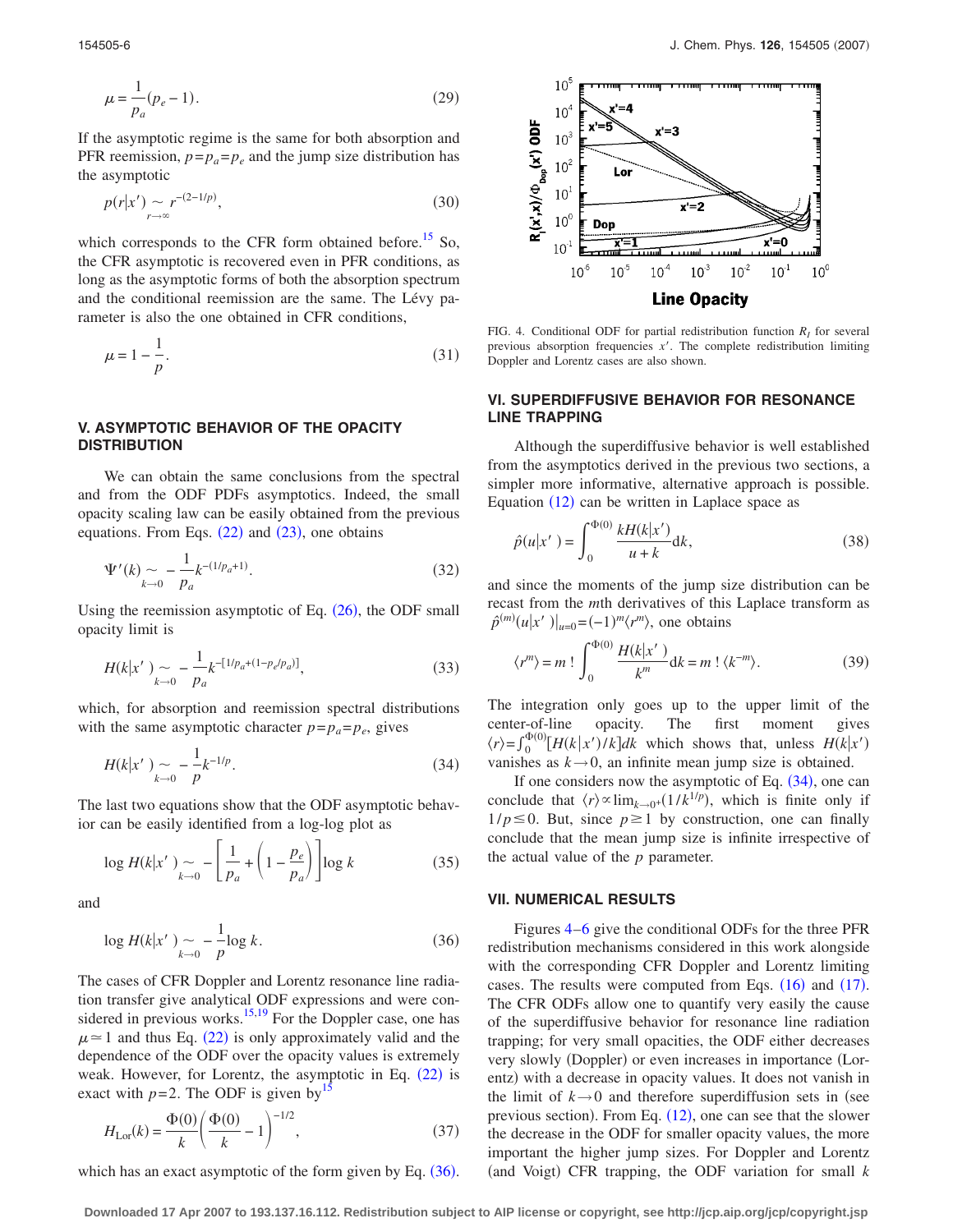values is either increasing or so slowly decreasing as to render even the first moment of the jump size distribution infinite.<sup>15,[19](#page-10-15)</sup> The CFR Voigt case is a self-affine multifractal with two different characteristic Lévy flight  $\mu$ 's parameters, a  $\mu \approx 1$  corresponding to the Doppler-like core radiation, and a  $\mu$ =1/2 for Lorentz-like wing photons. The overall excitation random walk topology is controlled by the bigger Lorentz scale (if not truncated by the vapor confining boundaries).<sup>[19](#page-10-15)</sup> Therefore, in the present case of PFR effects in an infinite medium, and even for the Voigt Maxwellian absorption profile, we need only concern ourselves with the PFR deviation from the most extreme Lorentz CFR asymptotic.

Figure [4](#page-5-2) shows that the superdiffusive character of  $R_I$ partial redistribuion is similar to the one for the corresponding Doppler CFR case. There is a transition between two regimes: (i) the central core constant redistribution (compare Fig. [1](#page-2-0)), characterized by a faster than Lorentz increase of opacity PDF for small opacity values, and (ii) the wings' Doppler-like redistribution, with a Doppler-like (albeit with a slower convergence) asymptotic. The transition between the two regimes depends upon the actual value of the previous absorption frequency  $x'$  (for  $x' = 4$  and 5, the transition still occurs but at opacity values smaller than the ones repre-sented in Fig. [4](#page-5-2)).

The  $R<sub>I</sub>$  case is useful because it allows one to single out the pure Doppler effect on the redistribution functions. The more realistic cases are described by the  $R_{II}$  or  $R_{III}$  distribu-tions. Figure [5](#page-6-0) shows the conditional ODFs for the  $R_{III}$  redistribution for representative values of the *a* parameter found in experimental conditions. The PFR random walk has a superdiffusive character with the same asymptotic of the CFR Lorentz. For the  $R_{III}$  combined Doppler, natural, and collisional broadening, there is complete (Lorentzian) redistribution in the atom's rest frame, but not in the laboratory frame. One can distinguish mainly two regimes, one for very small line opacities and the other for opacities approaching the center-of-line value, the exact transition between the two depending upon the *a* parameter. For very small line opacities, the actual superdiffusive regime corresponds to the CFR Lorentz case. For higher line opacities, the redistribution is similar to  $R<sub>I</sub>$ , an initial step increase in ODF PDF with decreasing opacity, followed by a Doppler-like asymptotic which eventually merges into the Lorentz higher scale asymptotic $15$ ). The *a* parameter quantifies the relative importance of Lorentz (natural plus collisional in this case) over Doppler; the higher the *a* value the more important the Lorentz complete redistribution in the atom's rest frame and therefore the smaller the deviations from CFR and the onset of the CFR Lorentz asymptotic occurs earlier (i.e., for higher opacity values).

The conditional ODFs for the  $R_{II}$  redistribution are shown in Fig. [6.](#page-7-0) The most remarkable difference from the previous cases resides in the low line opacity asymptotic. There is a very abrupt cutoff of the ODF PDF values for small opacities which scales approximately as *a*. This case corresponds to excited levels not perturbed by collisions during their lifetime and coherent reemission in the ARF. This coherent reemission in the ARF does not give automatically

<span id="page-6-0"></span>

FIG. 5. Conditional ODF for partial redistribution function  $R_{III}$  for several previous absorption frequencies *x'* and Voigt width parameters *a*. The complete redistribution limiting Doppler and Lorentz cases are also shown.

coherence in the LRF due to the Maxwell velocity distribution. However, after several Doppler widths (depending on *a*), the ARF coherency appears in the cutoff of the ODF. As for the previous  $R_{III}$  case, two regimes can be distinguished with a transition between them that depends on *a*. For line opacities approaching the center-of-line value,  $\Phi(0)$ , the redistribution is similar to the pure Doppler  $R<sub>I</sub>$  case; an initial very steep faster than Lorentzian and persisting to smaller line opacities the more off center the previous photon absorption is) increase with decreasing opacity value followed by a CFR Doppler redistribution until the small opacities approaching the cutoff values (compare the CFR asymptotic with the ODF curves for the  $x' = 0$ , 1, and 2 cases). The cutoff of the ODF PDF for the smaller line opacities is very important since it shows the breakdown of the superdiffusion character for this  $R<sub>II</sub>$  model.

From the above results some general conclusions can be extracted: (i) the ARF frequency coherence does not immediately give rise to LRF coherence due to the ensemble Maxwellian velocity distribution averaging and (ii) the ARF re-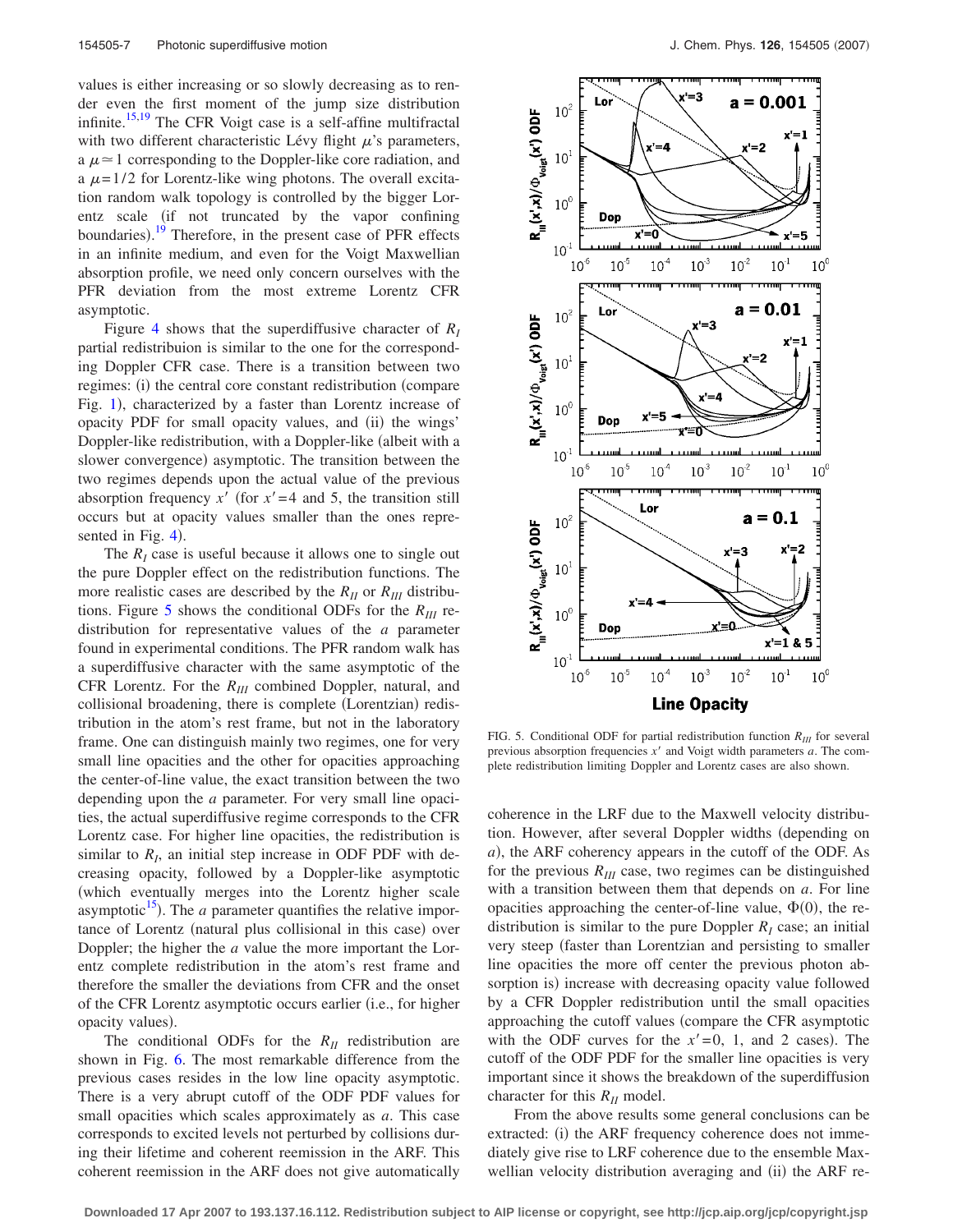<span id="page-7-0"></span>

FIG. 6. Conditional ODF for partial redistribution function  $R<sub>H</sub>$  for several previous absorption frequencies  $x'$  and Voigt width parameters  $a$ . The complete redistribution limiting Doppler and Lorentz cases are also shown.

distribution (or nonredistribution) character will eventually show up as a corresponding LRF asymptotic for sufficiently small line opacities (that is to say, for optically thick enough vapors). The CFR in the ARF for the  $R_{III}$  will give rise to a Lorentz CFR (superdiffusive) asymptotic in infinite media even under partial redistribution while the complete coherence in the ARF for  $R_{II}$  will reveal itself in the LRF as a breakdown of the superdiffusive character. The breakdown of the superdiffusion for thick vapors under  $R<sub>H</sub>$  conditions is particularly important due to the widespread practice of approximating the actual complex behavior of the  $R<sub>H</sub>$  redistribution by a linear superposition of complete frequency redistribution in the line core plus a complete coherence in the line wings. This practice is essentially motivated by the mathematical simplification that it allows and it can be traced back to the work of Jefferies and White<sup>30</sup> (and is therefore known as the JW approximation). Although the several implementations of the JW approximation differentiate the photons from the core from those from the wings differently, all ignore the possibility that even the most extreme wing

<span id="page-7-1"></span>

FIG. 7. Conditional one-sided jump PDF for partial redistribution function  $R<sub>I</sub>$  for several previous absorption frequencies *x'* in the sequence  $x' = 0, 1, 2$ , 3, 4, and 5 (arrow direction). The complete redistribution limiting Doppler and Lorentz cases are also shown.

photons can be redistributed in frequency, thus neglecting the so-called "diffusion" in frequency. Moreover, the full redistribution function is skewed toward the line center and this is not taken into account. Figure [6](#page-7-0) clearly shows another physical limitation of the JW approximation, which is generally not pointed out. For high opacity samples, the CFR assumption in core radiation is a severe approximation since CFR implies that radiation well into the wings can be emitted in a single scattering event, which cannot occur (an upper limit exists) due to the breakdown of the Doppler asymptotic. This contributes to show that JW-type approximations are only acceptable for small Voigt parameters and for overall centerof-line opacities roughly smaller than 100–500 Refs. [16,](#page-10-13) [24,](#page-10-20) and  $31$ ).

The asymptotic analysis of resonance radiation trapping started probably with Holstein's seminal work $18$  and received afterwards a relevant contribution from van Trigt's infinite opacity expansion analysis in the  $1970s$ .<sup>32</sup> Asymptotic analysis is a very useful tool to calculate the large-scale behavior, which, from the derived scaling laws, can provide physical insight into more complex and realistic conditions. This is particularly true for partial redistribution in the LRF. We clearly show that the large-scale behavior is of the CFR Lorentz superdiffusive type for complete redistribution in the ARF but of the diffusive character if the excited atom is intrinsically coherent (even if the small scale resembles the pure Doppler superdiffusive character). So one can use a generalized diffusive transport equation<sup>3</sup> for line radiation in this case, even if the effective mean transport coefficients will hide the details of the small-scale partial redistribution effects. The present work is, in this respect, complementary of the asymptotic analysis of the integral equation of line radiation transfer carried out by Frisch.<sup>20,[33](#page-10-28)</sup> The work presented here is much simpler and straightforward than Frisch's approach. Furthermore, we clearly identify the CFR in the line core JW-type approximation for  $R_{II}$  as incompatible with the large-scale diffusive behavior.

Figures [7](#page-7-1)[–9](#page-9-2) give the jump size PDFs computed numerically from Eq.  $(11)$  $(11)$  $(11)$ . These give essentially the same information as the ODF PDFs, although in terms of the overall opacity length which is directly related to physical distances (for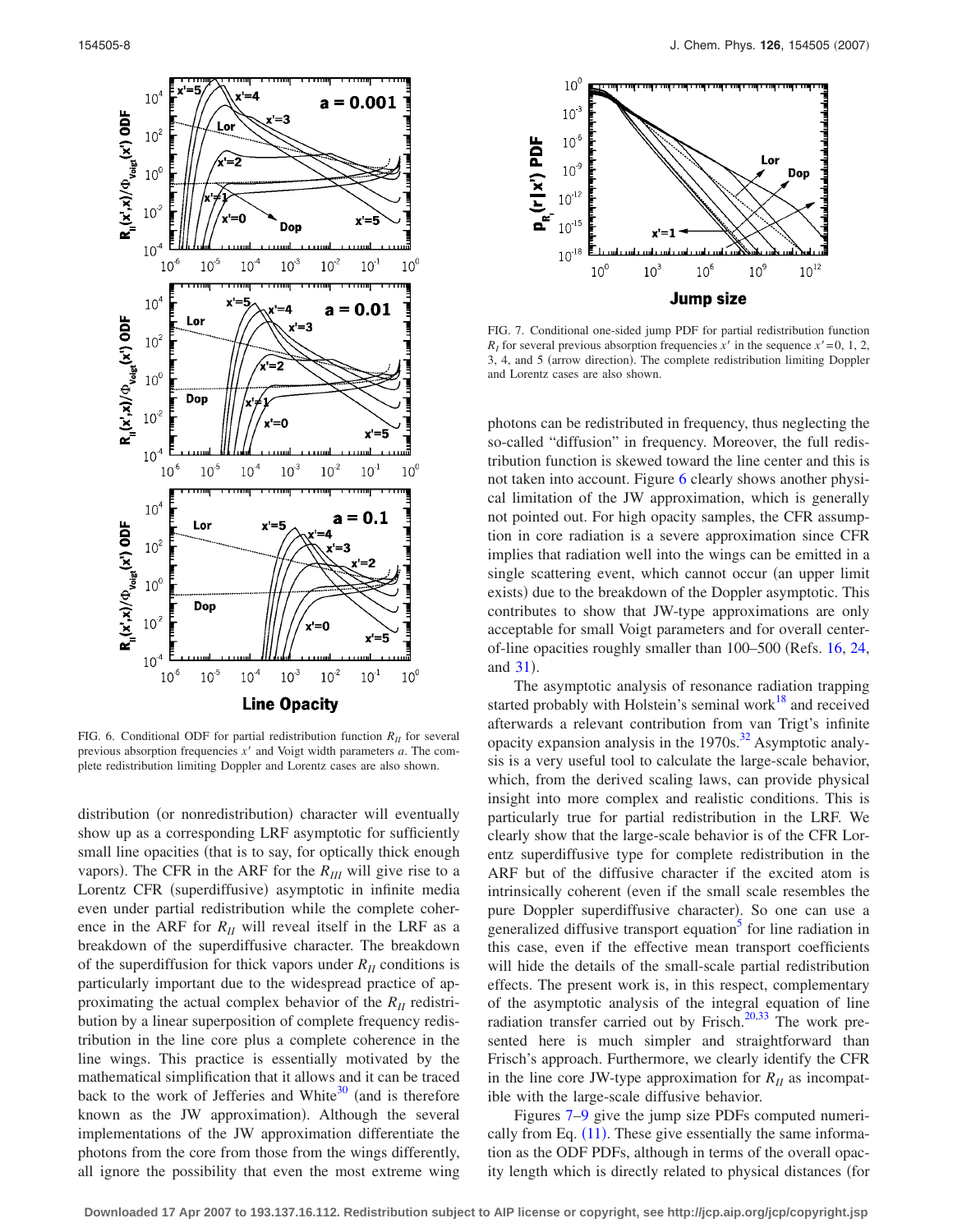an additional note on the relation of opacity scales and physical distances, see Ref.  $15$ ). The superdiffusive behavior of  $R_I$ and  $R_{III}$  is evident, while the breakdown of superdiffusion is manifested by the abrupt cutoff for  $R<sub>II</sub>$  at higher jump lengths. Smaller details can also be pointed out. For *RI*, there is an initial higher than superdiffusive Lorentz jump PDF which changes into the large-scale Doppler asymptotic at high distances (transition not shown but confirmed for the last two cases of  $x' = 4$  and 5 in Fig. [7](#page-7-1)). For the  $R_{III}$  redistribution, all cases converge into the same Lorentzian CFR. And finally, for the  $R<sub>H</sub>$  case there are three characteristic jump length ranges: a first in which the jump PDF increases faster for decreasing opacities than CFR Lorentz, an intermediate with a CFR Doppler character (and these two distance ranges roughly correspond to the pure Doppler  $R_I$  case), and a third one corresponding to the diffusive onset due to a step cutoff for higher distances.

The jump size PDFs define the overall opacity scale in which partial frequency redistribution effects are important as well as the transition from superdiffusion like into standard diffusion for the  $R<sub>H</sub>$  case. From Fig. [8](#page-8-0) one expects that the onset of CFR Lorentz asymptotic for high opacities should roughly scale with the width *a* parameter; PFR effects should manifest themselves at distances up to  $10^5$ ,  $10^4$ , and  $10<sup>3</sup>$  for  $a = 0.001$ , 0.01, and 0.1, respectively, when measured in a dimensionless overall opacity scale. On the other hand, in the case of  $R<sub>H</sub>$  redistribution, Fig. [9](#page-9-2) shows that the standard diffusion should become noticeable only at very high opacities; roughly  $10^6$ ,  $10^5$ , and  $10^4$  for  $a = 0.001$ , 0.01, and 0.1, respectively. At smaller scales, and notably for finite systems with the biggest dimension not exceeding these opacity values, the faster than standard diffusion behavior is dominant.

#### **VIII. DISCUSSION AND CONCLUSIONS**

The line opacity distribution function approach was used to discuss the superdiffusive character of resonance line radiation transfer under partial frequency redistributions effects, as well as the conditions for its breakdown. These effects are the result of the ensemble average from the atom's rest frame redistribution function into the laboratory frame (used to describe radiation transport). We discuss PFR effects for three frequency redistribution functions between absorption and reemission:  $R_I$  (pure Doppler broadening),  $R_{II}$  (Doppler plus natural), and  $R_{III}$  (combined Doppler, natural, and collisional broadening). The Doppler ARF of  $R_I$  will give rise to the complete frequency redistribution superdiffusive Doppler asymptotic for sufficiently small line opacities, while the Lorentz ARF intrinsics of  $R_{III}$  give also small line opacity large-scale Lorentzian CFR superdiffusive asymptotics. However, the ARF frequency coherence of  $R_{II}$  gives rise to a different behavior, because the abrupt cutoff in the jump size distribution for higher distances means that there is a breakdown of the superdiffusive behavior. This is not recognized in both the astrophysical spectral line formation as well as in the laboratory scale atomic vapors studies. This breakdown means that the popular JW-type approximations of PFR under  $R<sub>II</sub>$  conditions are a severe approximation, since

<span id="page-8-0"></span>

FIG. 8. Conditional one-sided jump PDF for partial redistribution function  $R_{III}$  for several previous absorption frequencies ( $x' = 0, 1, 2, 3, 4$ , and 5) and Voigt width parameters *a*. The complete redistribution limiting Doppler and Lorentz cases are also shown.

they assume that core radiation CFR allows a single scattering to photons well into the absorption wings. Under experimental conditions rendering  $R<sub>H</sub>$  realistic, a generalized diffusion equation should be valid even for core line radiation. This has a classical analog found in physical kinetics, where the macroscopic hydrodynamic behavior is derived from a microscopic description through a Chapman-Enskog expansion.<sup>1</sup>

The  $R_{II}$  and  $R_{III}$  redistribution functions assume either a complete frequency coherence or a complete redistribution in the ARF, respectively. These situations should correspond to two limiting cases for which the collisions during the excited state lifetime are almost nonexistent or very frequent. For resonance lines, the general form of the redistribution function should be  $31,33,34$  $31,33,34$  $31,33,34$ 

$$
R(x';x) = (1 - P_c)R_{II}(x';x) + P_cR_{III}(x';x),
$$
\n(40)

<span id="page-8-1"></span>where the branching ratio  $P_c = \Gamma_c / (\Gamma_c + \Gamma_{rad})$  is defined as the probability that an elastic collision will destroy the correlation between the absorbed and reemitted frequencies in the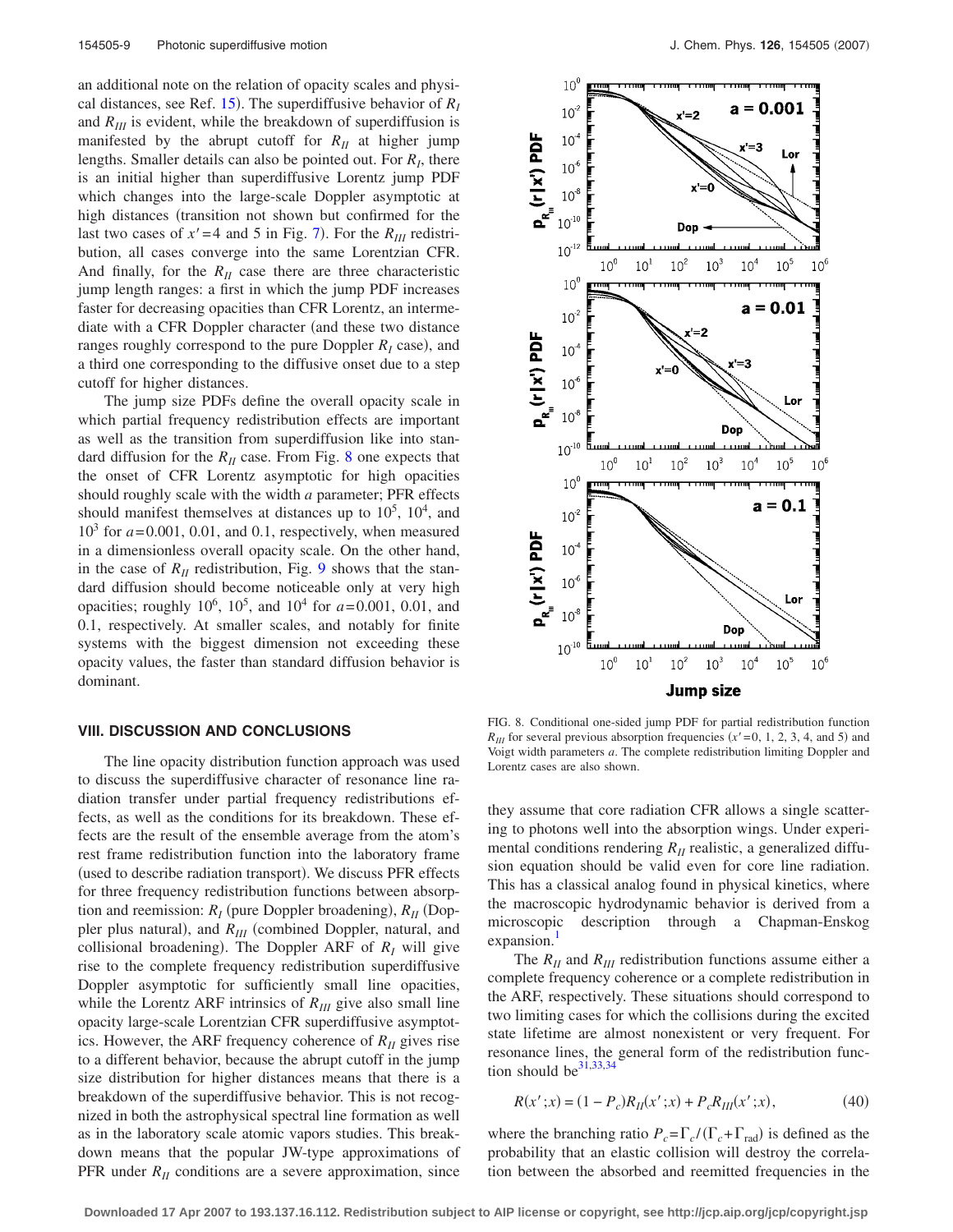<span id="page-9-2"></span>

FIG. 9. Conditional one-sided jump PDF for partial redistribution function  $R_{II}$  for several previous absorption frequencies  $x'$  and Voigt width parameters *a*. The arrow direction shown results in the sequence  $x' = 0$ , 1, 2, 3, 4, and 5. The complete redistribution limiting Doppler and Lorentz cases are also shown.

ARF, and should go to one in the limit of high densities and to zero in the low-density limit. This equation reflects the competition between complete redistribution in the ARF on the one hand and almost complete coherence on the other hand, depending on the elastic collisional rate. Presumably, below some critical value for  $P_c$ ,  $R_H$ -type redistribution will dictate a large-scale diffusive behavior while after that critical value,  $R_{III}$  will take control of the large-scale behavior giving rise to superdiffusion. The transition condensed in Eq. ([40](#page-8-1)) is important since the classical landmark work of Post in the 1980s for trapping under PFR with 185-nm Hg radiation<sup>31</sup> corresponds to a range of  $P_c$  values roughly from 1% to 30%.

Figures [4](#page-5-2)[–9](#page-9-2) display the *conditional* ODFs and jump size distributions for a given previous absorption optical frequency. The radiation migration in physical space is not a Markov process whenever PFR is meaningful since the whole hierarchy of the process cannot be constructed from the spatial distribution of the excitation in a given initial time

plus the single (spatial) transition probability (contrary to the CFR case where the spatial transition probability is independent of past history). However, the spatial evolution of excitation can be embedded in a Markov process defined as the excitation migration in both spatial *and* frequency space.<sup>4</sup> This extended Markov process will consider explicitly the joint redistribution between absorption and reemission frequencies, information that otherwise would be contained implicitly in the past values of the absorption frequencies. In principle, it would even be possible to define two different Markov processes for all the *R*'s redistribution mechanisms, depending on the coarsening level of the description.<sup>4</sup> On a fine level description, one should have a complete stochastic formulation of the radiation trapping problem encompassing both the small-scale (controlled by PFR) as well as the largescale (asymptotic) behaviors. But one could also devise a coarser level description retaining only the large-scale asymptotic and blurring the small-scale PFR details into a transition probability valid only for large distances. For the  $R_I$  and  $R_{II}$  cases, the large-scale transition probability would be given by the corresponding Doppler or Lorentz CFR superdiffusive asymptotic while for the  $R_{II}$  a simpler diffusiontype behavior should apply.

Finally we discuss the applicability of the opacity distribution function formalism to astrophysical applications. In astrophysics, we have to deal with a very large number of spectral lines that overlap. Typically, consideration all overlapping spectral lines (plus continua) in reactionhydrodynamic modelling is prohibitive, but this can be circumvented by the use of an ODF. Detailed studies of this approach have shown that ODFs reproduce satisfactorily both emergent fluxes and the physical stellar atmospheric structure. $26$  In astrophysical radiative transfer problems, each individual opacity will be the result of grouping several lines. Recently, Wehrse and co-workers have used a Poisson distributed point process for the statistical description of the number of lines. $35$  However, they did not attempt a comprehensive investigation of the dependencies of the ODFs on the detailed line profiles. The present work is a contribution toward the improvement of this approach by including the effect of the absorption and reemission profiles in a similar way used by us to study the anomalous diffusion resulting from the redistribution along a single line profile.

#### **ACKNOWLEDGMENTS**

This work was supported by Fundação para a Ciência e Tecnologia (FCT, Portugal) within Project No. POCI/QUI/ 58535/2004 and by FCT and Universidade do Minho (Portugal) within Project No. REEQ/433/EEI/2005. It also used computational facilities bought under Project No. POCTI/ CTM/41574/2001, funded by FCT and the European Community Fund FEDER. A.R.A.-P. also acknowledges FCT funding under Reference No. SFRH/BD/4727/2001.

<span id="page-9-1"></span><span id="page-9-0"></span><sup>1</sup> S. Chapman and T. G. Cowling, *The Mathematical Theory of Nonuniform Gases*, 3rd ed. (Cambridge University Press, Cambridge, England, 1970).<br><sup>2</sup> P. M. Mazo, *Brownian Motion, Elustrations*, Dynamics and Applications R. M. Mazo, *Brownian Motion, Fluctuations, Dynamics and Applications* (Oxford University Press, Oxford, England, 2002); B. D. Hughes, Ran*dom Walks and Random Environments* Oxford University Press, Oxford, England, 1995), Vol. 1.